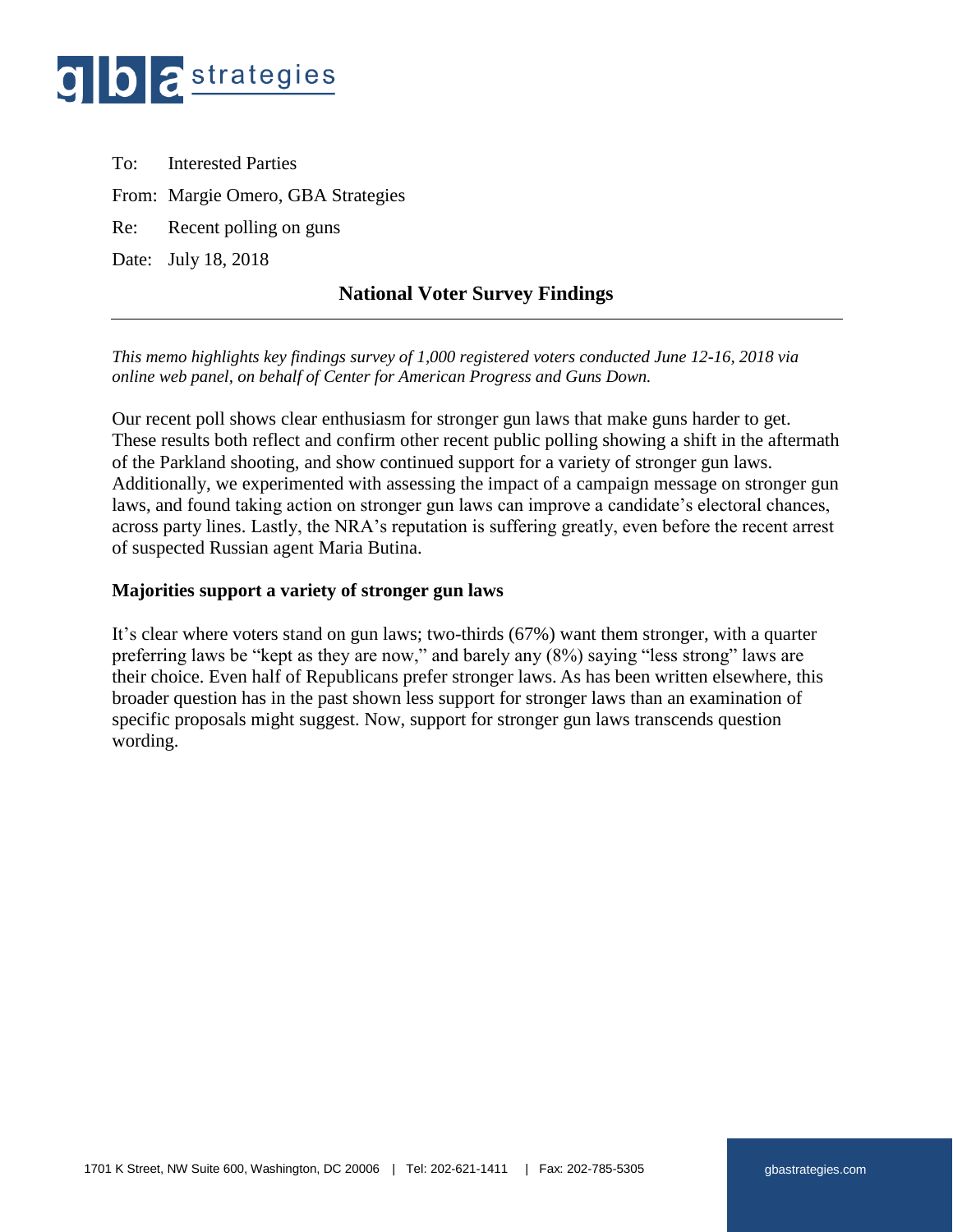## **ODE** strategies



Voters want an "all of the above" approach on guns. Every proposal we tested receives majority support, *even among Republicans*. Many proposals making guns harder to get also garner majority *strong* support, such as limiting gun purchases through monthly limits,

requiring stronger background checks or waiting periods, and limiting gun purchases for people with restraining orders.

#### **Candidates could benefit from a strong message on stronger gun laws**

Guns are likely to play a major role in voters' midterm decisions. A majority say it will have a "major impact" in their decisions. In a split sampled test, there is no difference overall if it's phrased as "a candidate's position on guns" or "a candidate's position on reducing gun violence" (54%, 55%, respectively). However, Democrats find both positions more important to their vote than do Republicans (major impact on vote: "position on guns:" 64% among Democrats, 54% among Republicans; "position on reducing gun violence:" 72% among Democrats, 41% among Republicans).

Our additional experiment shows the added impact of a gun message as part of a broader progressive platform. All respondents heard a conservative message on taxes, economic job growth, less regulation, fewer entitlements, stronger borders, and renegotiated trade deals. All respondents also heard one of three versions of a progressive message on economic opportunity: the "base" message without a mention of guns, the base message along with an argument for universal background check, and the base message combined with an argument for making guns harder to get by passing an assault weapons ban. Respondents were then asked to vote for their preferred candidate; no candidate party labels were given.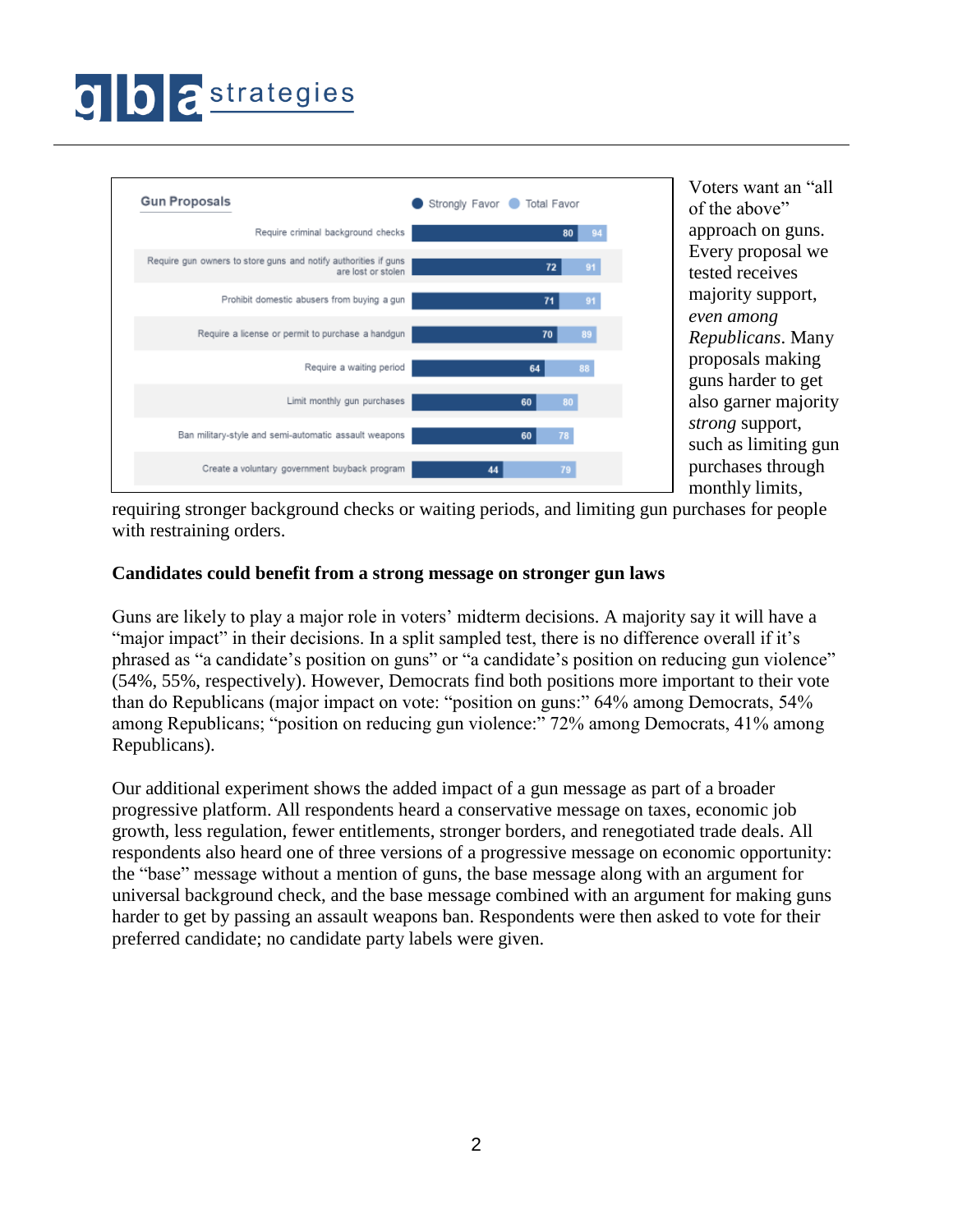## **ODE** strategies

*(SPLIT A) Base Message: The first candidate says we need to focus on improving economic opportunities for everyone, not just the wealthy few. That means focusing on our public schools, making college more affordable, and making it easier to afford quality health care.*

*(SPLIT B) Base Message + Protect 2nd Amendment + Universal Background Checks: The first candidate says we need to focus on improving economic opportunities for everyone, not just the wealthy few. That means focusing on our public schools, making college more affordable, and making it easier to afford quality health care. This candidate also says we can protect the Second Amendment while also keeping guns out of dangerous hands, through commonsense gun laws like universal background checks.*

*(SPLIT C) Base Message + Fewer Guns, Harder To Get + Assault Weapons Ban: The first candidate says we need to focus on improving economic opportunities for everyone, not just the wealthy few. That means focusing on our public schools, making college more affordable, and making it easier to afford quality health care. This candidate thinks we need fewer guns, not more, and that guns should be harder to get, not easier. This candidate also says we should ban military-style assault weapons like the AR-15.*

*The second candidate says thanks to the recent tax cut, the economy is doing better, and Americans are keeping more of what they earn. To continue this recovery, this candidate says we need to cut wasteful spending, prevent people from living off the government, protect our borders, crack down on crime, and re-negotiate trade deals to put American workers first.*

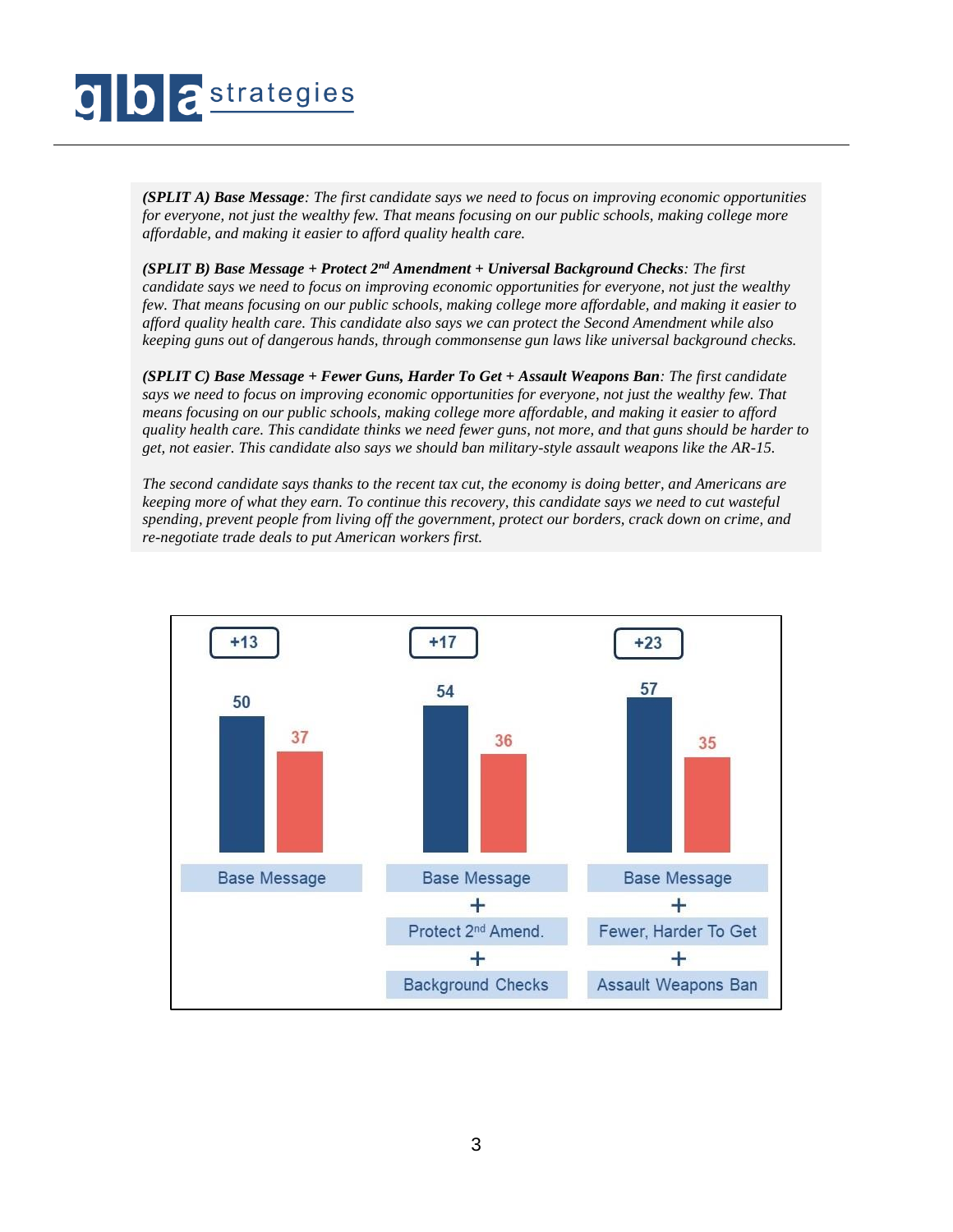# **O** D & strategies

This exercise shows the effect of the strongest message on guns. The assault weapons ban candidate earns a 23-point lead, while the candidate not mentioning guns garners only a 13-point lead. There are sizeable gender differences here. White women vastly prefer the candidate supporting fewer guns over the other two treatments (no gun message: +12, background checks:  $+14$ , assault weapons ban:  $+35$ ). White men only prefer the softer background check message that mentions balancing the  $2<sup>nd</sup>$  Amendment (-5, +9, -2). The gender gap extends across party lines. Democratic, independent, and Republican women all prefer the third treatment over the other two; men across party lines don't.

Interestingly, older voters are more likely to differentiate between the arguments than younger voters. Voter over 50 prefer the third treatment  $(+3, +9, +20)$ , with smaller differences among 18-34 year olds (+36, +32, +27).

### **The NRA's reputation is suffering greatly, moving from hobbyists to lobbyists**

The NRA and its leaders are now unpopular, a reversal from recent years. Over half (54%) view the group unfavorably, including both independent men and women (favorable – unfavorable: -20 with independent men, -25 with independent women). The NRA has a worse favorable-tounfavorable ratio (0.69-to-1) than the also-unpopular President Trump (0.73-to-1). By comparison, the Parkland students' movement is incredibly popular, making it the most popular

person or entity we tested. Even Republican women are favorable toward the movement (+5 favorable – unfavorable).

Neither the NRA's outgoing or incoming leaders are popular. Each are 7-points more unpopular than popular, although Oliver North is



better known than Wayne LaPierre.

Most now also see the NRA as a political organization, with whom it is largely inappropriate to associate. Over half (57%) say it is not appropriate "for major American corporation to support or provide benefits to the NRA," an increase from a Guns Down survey in 2017, where Americans were evenly divided (49% appropriate, 51% inappropriate).